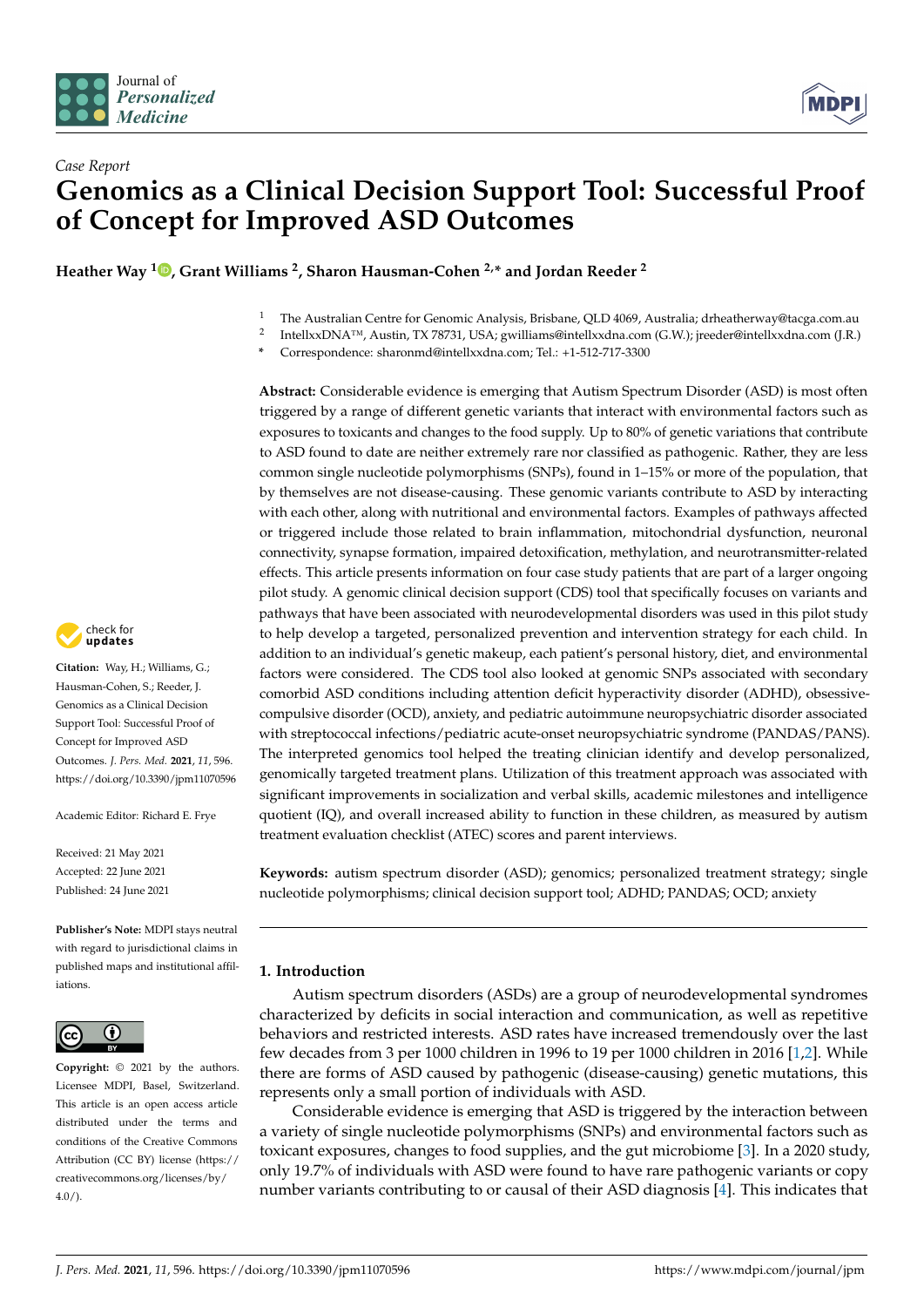ASD is much closer to what is seen with other chronic illnesses, where a multitude of less common SNPs (found in 1–15% of the population) are likely the main contributors. Additional contributing SNPs may have a much higher population frequency. While individually these SNPs are not disease-causing, they can contribute in an additive manner to the manifestations commonly associated with ASD.

The use of genomics for clinical decision support is a novel approach to medicine that has become feasible only within the last few years. This is in part due to improvements in genetic testing technology as well as advances in the literature regarding the mechanisms of how supplements, nutrients, and other interventions interact with the genome and molecular pathways. This article illustrates how a genomically targeted and personalized medicine approach was successfully used at the Australian Centre for Genomic Analysis (TACGA). While a number of ASD treatment centers across the world incorporate a functional medicine and integrative approach, this is the first time to our knowledge that a specialized neurodevelopmental genomic clinical decision support (CDS) tool has been used systematically to achieve marked improvements in ASD related symptoms. Additionally, as a CDS, the SNPs that were presented and prioritized were actionable. For example, there have been many reports demonstrating the association between elevated tumor necrosis factor alpha (TNFa) and ASD [\[5\]](#page-10-2), but few studies were identified that connect supplements known to cross the blood–brain barrier and lower TNFa-based inflammation to their usage in response to genetic predisposition to higher TNFa levels.

#### **2. Materials and Methods**

The four patients presented in this study are a subset of an ongoing pilot study composed of approximately 100 patients and are meant to be illustrative of and give insight into the process used for improving outcomes. Each of the four individuals received treatment for ASD at The Australian Centre for Genomic Analysis (TACGA), which began using genomics in a simplistic manner beginning in 2012. Children who came to TACGA prior to 2018 were evaluated using a basic 54 SNP "health and well-being" panel that included information relating to inflammation, oxidative stress, vitamin D, detoxification and methylation. In 2018, the original version of a neurodevelopmental report (designed to help with non-syndromic ASD) from IntellxxDNA™ (IXXD)—a clinical decision support tool—became available.

IXXD is a more specific CDS tool that offers various versions of its report, including one that focuses on pediatric developmental issues such as ASD, obsessive–compulsive disorder (OCD), pediatric autoimmune neuropsychiatric disorder associated with streptococcal infections (PANDAS), attention deficit hyperactivity disorder (ADHD), and anxiety. This tool was used to analyze DNA specimens from subjects, which consisted of both new and existing TACGA patients. For existing patients, IXXD was implemented as add-on therapy in order to obtain additional improvements in neurodevelopmental outcomes. DNA was collected via buccal cells and analyzed at Rutgers University Cell and DNA Repository (RUCDR) using a customized version of the Affymetrix precision medicine microarray.

Genomic information was presented to the clinician as formatted by IXXD, which was a curated collection of the genomic research. Discussions on gene and SNP function, as well as genomically targeted potential intervention strategies (including nutrients, supplements, and lifestyle modifications) were presented to the ordering provider. In keeping with being a clinical decision support tool, all information was referenced. IXXD reported a particular supplement, food, or nutrient as a potential intervention if it (1) mechanistically addressed both the gene function and SNP impact on the given pathway, and (2) had evidence for improvement of ASD and/or various neurodevelopmental parameters. IXXD nutritional handouts were also incorporated into treatment plans, so that genomics could be addressed with nutrition when possible. A variety of potential intervention options were presented by the CDS, but all treatment decisions were made by the ordering clinician.

The degree of improvements in ASD outcomes were gauged using autism treatment evaluation checklist (ATEC) scores, intelligence quotient (IQ) scores, behavioral improve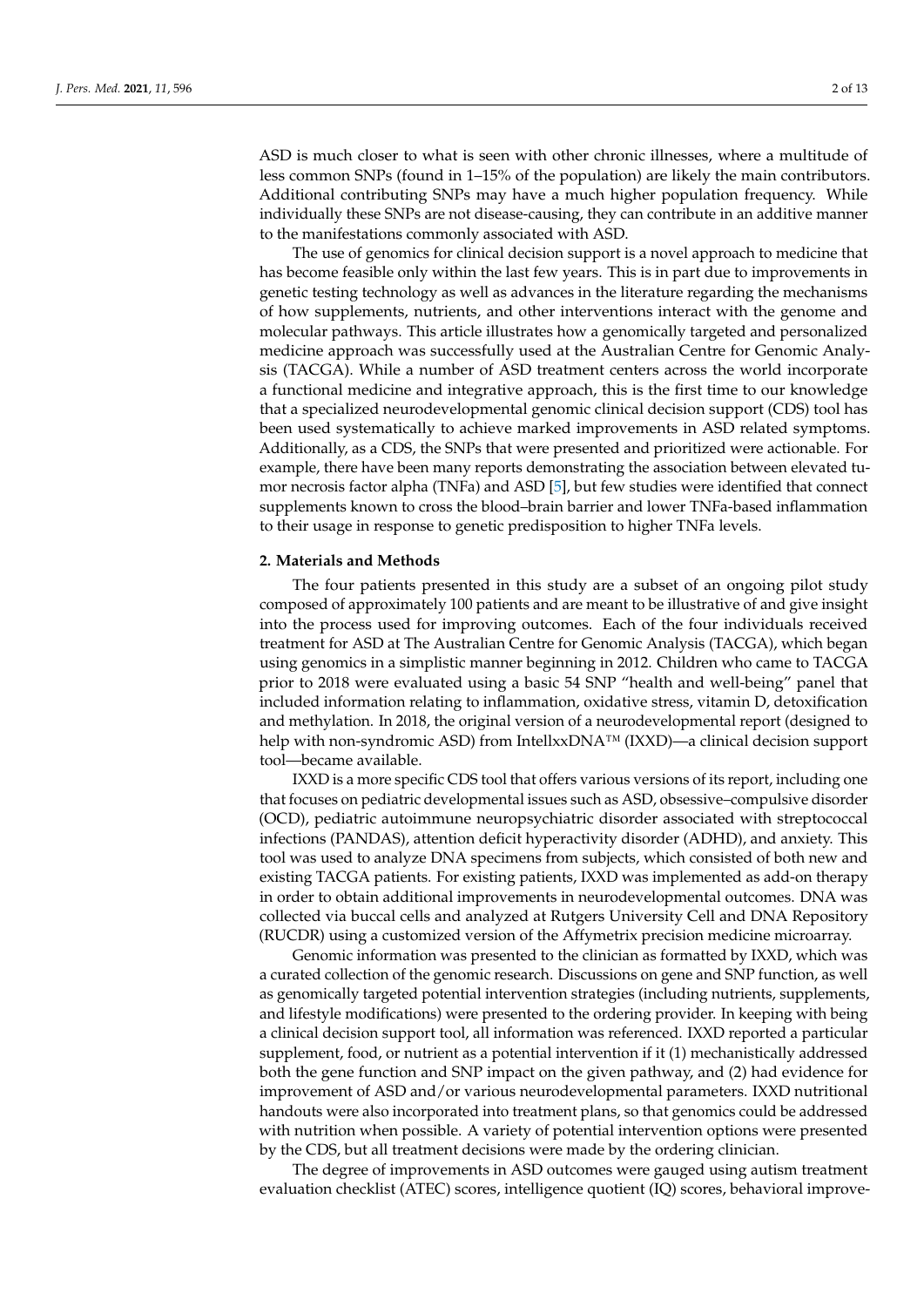ments, and other parental reporting. In addition to genetic profiling and behavioral observations, TACGA protocol also called for pre- and post-treatment measurement of vitamins, homocysteine, interleukins, and various additional blood markers.

Due to this being a pilot study, there was no specified control group. However, there were individuals evaluated who had previously been optimized with standard TACGA care, who were then given the opportunity to have their genomics evaluated to further improve outcomes. Supplements, nutrients, and dietary modifications were all items that had previously been discussed in the published medical literature and were available over the counter. Thus, consent in this pilot study was obtained via parental discussion.

A detailed discussion on how the CDS tool works is necessary due to this being the first presentation of the IntellxxDNA platform in the ASD literature. For illustration purposes, the Src homology 3 (SH3) and multiple ankyrin repeat domains 3 (SHANK3) variant discussed in the first case study below will be used as an example. Each sentence in quotations below and any accompanying information is linked to references in the live tool. To make the IXXD tool a useful resource for clinicians, genomic reports begin by discussing the gene function and how the variant of interest impacts protein functionality. For example, it would be relayed that SHANK3 "is part of the molecular scaffolding or platform where synapses, especially glutamate receptors of post synaptic nerves, are assembled." IXXD also provides clinicians with references supporting that the SNP conveys a decrease in SHANK3 expression, along with information linking the associated disorganization of synapses, pervasive developmental disorders, and ASD-like symptoms. Extensive discussions on how each of the SNPs can be modulated are also included. In this example, it is known that SHANK3 is destabilized and broken down by the extracellular signal-regulated kinase 2 (ERK2) protein. Therefore, inhibiting ERK2 with supplements such as curcumin, resveratrol, or a high butyrate diet are presented as potential interventions as they can help raise SHANK3 levels. Additionally, IXXD relays the cofactors that are needed in the molecular pathway, as they can also be modified to improve function. An excerpt from the referenced discussion of SHANK3 modulation in the CDS tool is as follows: "The protein encoded by SHANK3 is regulated by zinc, and zinc deficiency depletes synaptic pools of SHANK3. Melatonin increases SHANK3 protein concentrations. Blue light protection can be beneficial for maintaining proper melatonin levels. ERK2 inhibitors will increase SHANK3 protein indirectly by decreasing the degradation of SHANK3. Butyrate is an ERK2 inhibitor. A ketotic diet is one way to increase beta-hydroxybutyrate levels, but high butyrate foods (see patient dietary handout list), in addition to butyrate supplements, can also be beneficial. Resveratrol is also an ERK2 inhibitor and has data in children with ASD. Physical activity has also been shown to increase SHANK3 protein concentrations in the thalamus and cortex." This detailed information is given for every SNP in the report and differs in complexity, depending on the nature of the SNP itself. Discussions range from complicated SNPs such as SHANK3 and NAD(P)H quinone dehydrogenase 1 (NQO1), down to simple mechanisms such as the nutritional factor phosphatidylethanolamine N-methyltransferase (PEMT) for the choline pathway.

#### **3. Results**

#### *3.1. CJM Case Study*

3.1.1. Medical History and Background

The following is a case study of a male patient who initially made significant gains when following TACGA protocol, but later plateaued. His DNA was reevaluated using the IXXD CDS that targeted specific neurodevelopmental and neurobehavioral pathways.

This case study patient, referred to as CJM to protect his identity, was diagnosed ASD level 3 (highest level, requiring substantial support) at age three and intellectually impaired with an IQ of 54 at age seven. On a gluten free/dairy free diet since age five. First presented to the clinic at age 12 with an ATEC score of 117 (neurotypical ATEC score is about 10 or less). He was classified as non-verbal with some occasional rudimentary language in the form of two or three word strings when it suited him, and was unable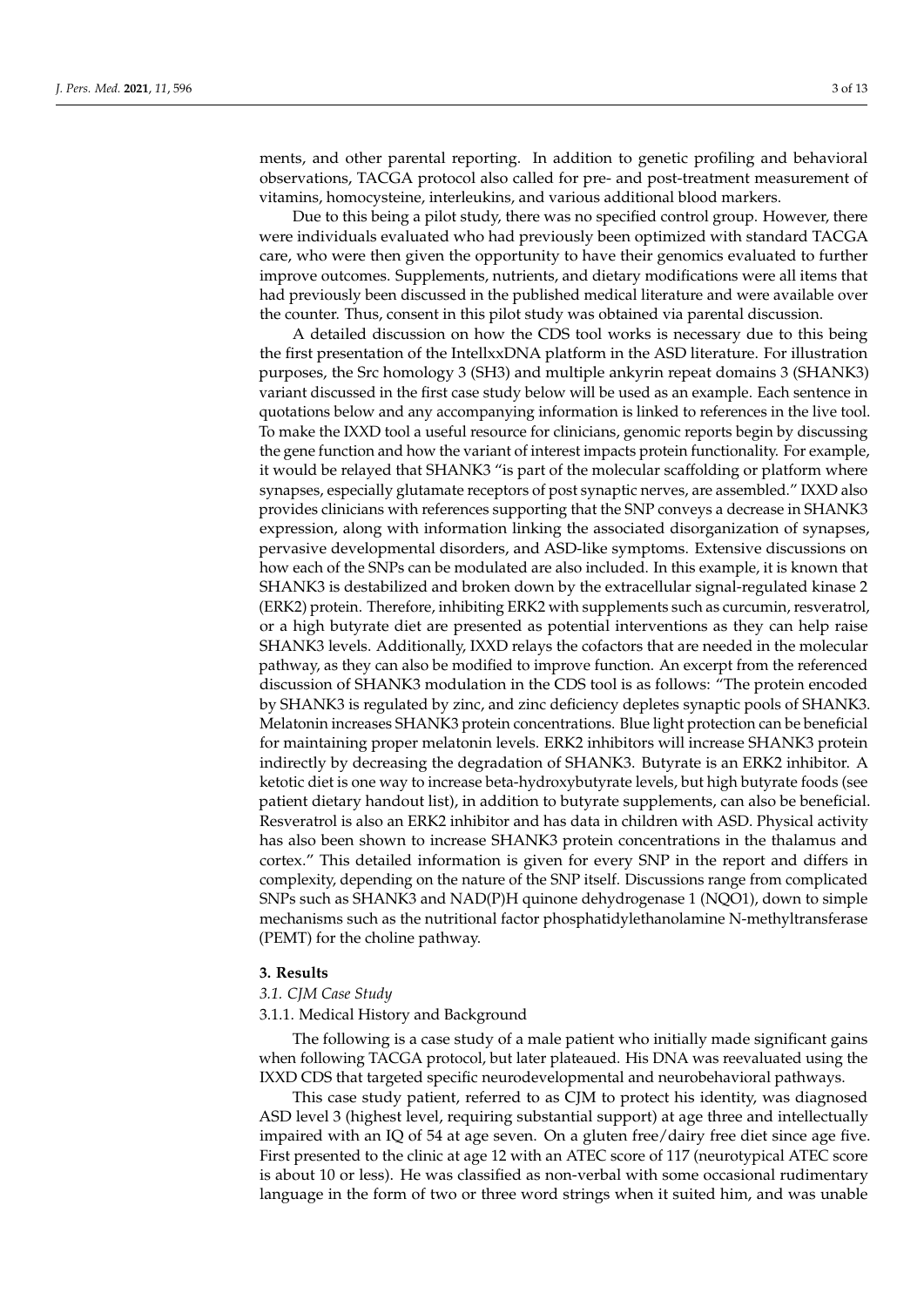to follow multiple instructions. Behavioral issues included self-harm, aggressiveness to peers and family, running away, and bed wetting. Also noted was no desire to socialize, lack of attention (2–3 min), lethargy and very low mental energy (less than 2 min), and significant sensory defensiveness around noise, clothing and stimming. Additionally, he displayed hyperactivity at times, a lack of eye contact, and chronic constipation (permanently on laxatives).

In 2015, he was screened using the initial TACGA protocol. He had SNPs relating to interleukin 1 (IL1a and IL1b), vitamin D receptors (VDR) and detoxification pathways. Alongside dietary changes and a gut healing protocol, the interventions were as follows: fish oil (2 g eicosapentaenoic acid + docosahexaenoic acid), broccoli sprouts (releasing 16 mg sulforaphane), vitamin D (3000 IU), anti-inflammatory probiotics, fermented foods in diet, zinc, and D-ribose-L-cysteine (glutathione precursor).

Over the next 12 months, his family reported considerable improvements in both receptive and expressive language. Behavior significantly improved, stimming reduced, and constipation had resolved. His ATEC had reduced to 71, but he subsequently plateaued. Residual symptoms included lack of attention and focus (15 min), lethargy/became mentally tired very quickly (10–15 min), impaired cognitive abilities, bed wetting (still nightly), and some sensory issues (mostly when tired). Language skills were improved, and he was able to talk in phrases and understand most general words, but he struggled to have meaningful conversations. IXXD's neurodevelopmental report became available for alpha testing in November 2018, and his family decided to pursue this option shortly after in an attempt to break through the plateau.

#### 3.1.2. Genomic CDS Results and Interpretation

Various genomic pathways, including SNPs reported in the literature to contribute to neurodevelopment and cognitive dysfunction, were discovered and appropriately addressed. CJM was found to be homozygous for a relatively rare variant (c.1304 +  $48C > T$ ) in the SHANK3 gene, which is found in less than 4% of the population and is highly associated with increased ASD risk. Deletions and variations within the SHANK3 pathway have been associated with ASD [\[6\]](#page-10-3), and this particular SNP has been associated with an odds ratio (OR) of 5.5 for ASD and an OR of 12.6 for pervasive developmental disorder [\[7\]](#page-10-4). This SNP appears to lead to decreased protein activity. SHANK3 variants (or deletions) causing decreased activity are associated with less ability to form glutamatergic nerve connections during brain development and throughout childhood [\[7\]](#page-10-4). Furthermore, SHANK3 contributes to delayed or absent speech, lower muscle tone, and altered social interactions [\[8\]](#page-10-5). Interventions targeted towards decreasing the breakdown of this scaffolding protein, as discussed in the genomic CDS, were introduced. Some of these interventions included increasing cofactors, such as zinc, that stabilized the SHANK3 protein [\[9\]](#page-10-6). Other interventions related to inhibiting ERK2, which is responsible for breaking down SHANK3, included melatonin [\[10\]](#page-10-7), resveratrol [\[11\]](#page-10-8), and using blue light filtering glasses (to block decreases in melatonin levels) [\[12\]](#page-10-9).

This patient also had multiple SNPs that relate to memory and cognition, including mitochondrial membrane issues that predispose him to more oxidative stress and mitochondrial dysfunction. Additionally, CJM had SNPs that disrupt his natural ability to synthesize phosphatidylcholine, which is an essential nutrient for the synthesis of acetylcholine that is also involved in pathways relating to phospholipid membrane production [\[13\]](#page-10-10). He was started on citicoline for this PEMT variant, alongside and a variety of supplements for mitochondrial support that included a combined formulation of ubiquinol (UBQH) + pyrroloquinoline quinone (PQQ) and acetyl-L-carnitine. Additionally, targeted anti-inflammatory interventions were addressed with supplements, and dietary changes to support mitochondrial function were instituted (more coconut oil and mildly ketogenic).

ADHD is a frequent comorbidity to ASD [\[14\]](#page-10-11). CJM was homozygous for an ADHDassociated SNP found in approximately 7% of the population. This particular SNP can lead to higher glutamate and dopamine, and lower gamma aminobutyric acid (GABA)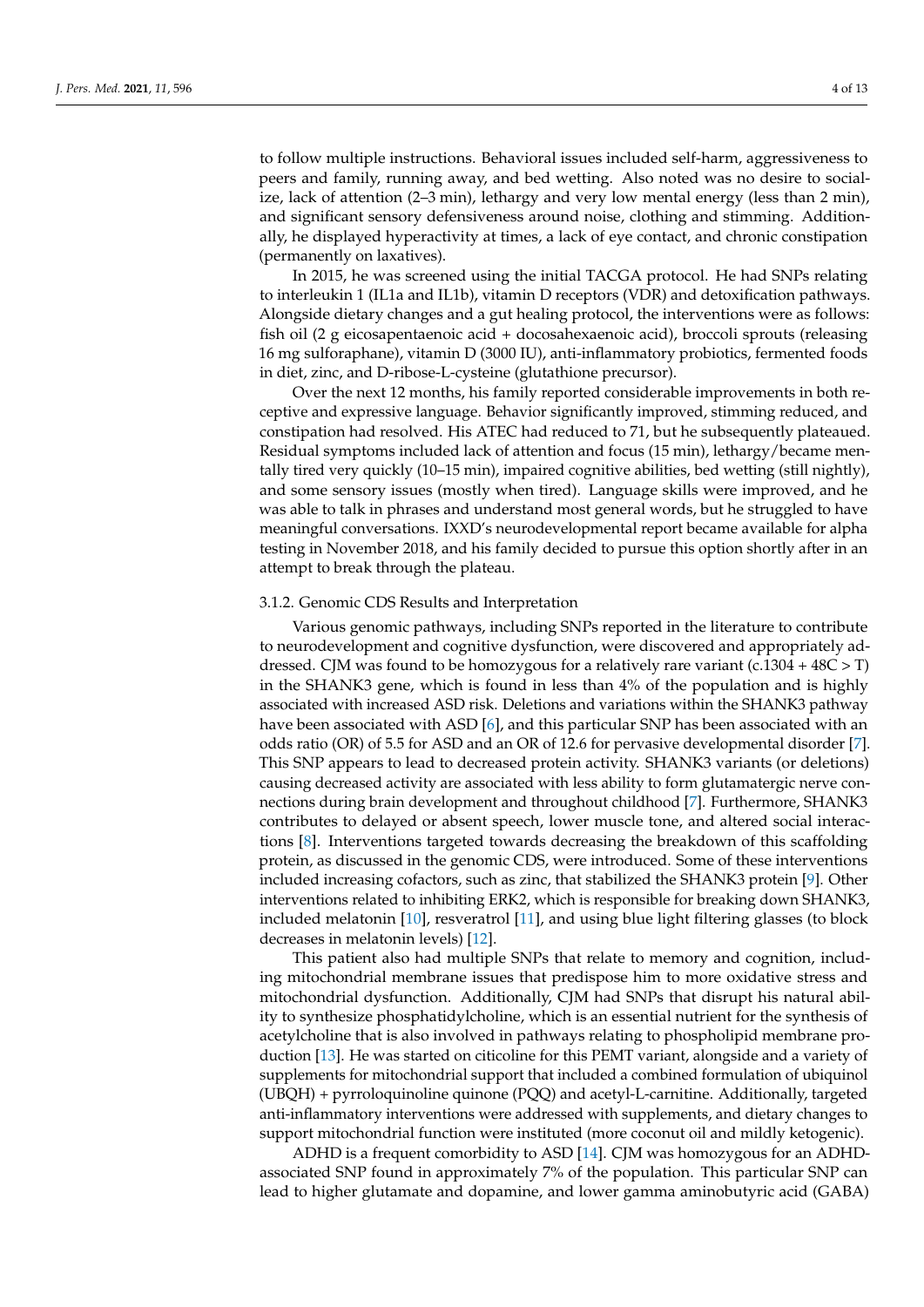via serotonin dysregulation [\[15\]](#page-10-12). Variants are known to contribute to inattentive ADHD traits [\[16\]](#page-10-13), reduced impulse control and increased impulsivity [\[17\]](#page-10-14), and antisocial personality traits [\[18\]](#page-10-15). Additional variants were present in pathways that contribute to attention and focus, language delays, and difficulties with auditory processing. Targeted interventions including L-theanine, magnesium threonate, and magnesium citrate were introduced to address some of these additional variants. Over 600 clinically relevant SNPs were evaluated with the neurodevelopmentally focused genomic CDS. Due to the intended brief nature of this case study report, however, we will not go into each of these pathways in great detail.

## 3.1.3. Effects of Implemented Interventions on CJM

Patient's bedwetting stopped completely, stimming ceased, cognition dramatically improved, and he is now fully conversational. These new interventions for the multiple mitochondrial related pathways markedly improved his mitochondrial function and energy to the point that he is now able to play tennis and attend the gym regularly.

The changes in this young man's life have been astonishing. His ATEC score decreased to 21 and IQ increased to 70. CJM was no longer officially classified as intellectually impaired and was legally, according to Australian guidelines, eligible to attend a mainstream school. The patient became class "captain", attended the end of year prom, passed his driver's license exam, and was even able to attain part-time employment, working in a gluten free café. Independence became a reality. CJM is now holding meaningful conversations with family, peers, teachers and employer, who are all thrilled with his progress.

## *3.2. JD1 and JD2 Case Study*

# 3.2.1. Medical History and Background

The next two case study patients, referred to as JD1 and JD2, are interesting in that they involve identical twins who presented to the clinic in 2019 at age six. Both patients were reported by the parents to have severely regressed following an early childhood vaccination. Clinically, the children appeared to have symptoms relating to mitochondrial dysfunction and had difficulties with verbal communication.

Although they were identical twins presenting clinically with ASD, one child had additional symptoms more characteristic of ADHD, while the other clinically suffered from severe anxiety and OCD. Both were prone to recurrent PANDAS/PANS flares and OCD symptoms were present and increased during these infections. Prior to genomic interventions, both patients were taking melatonin and low dose naltrexone. IXXD's neurodevelopmental report was used to elucidate and address some of the root causes not only of ASD, but also of PANDAS/PANS, attention and focus, and anxiety-related symptoms. A table of symptoms prior to and after treatment is presented below (Table [1\)](#page-5-0).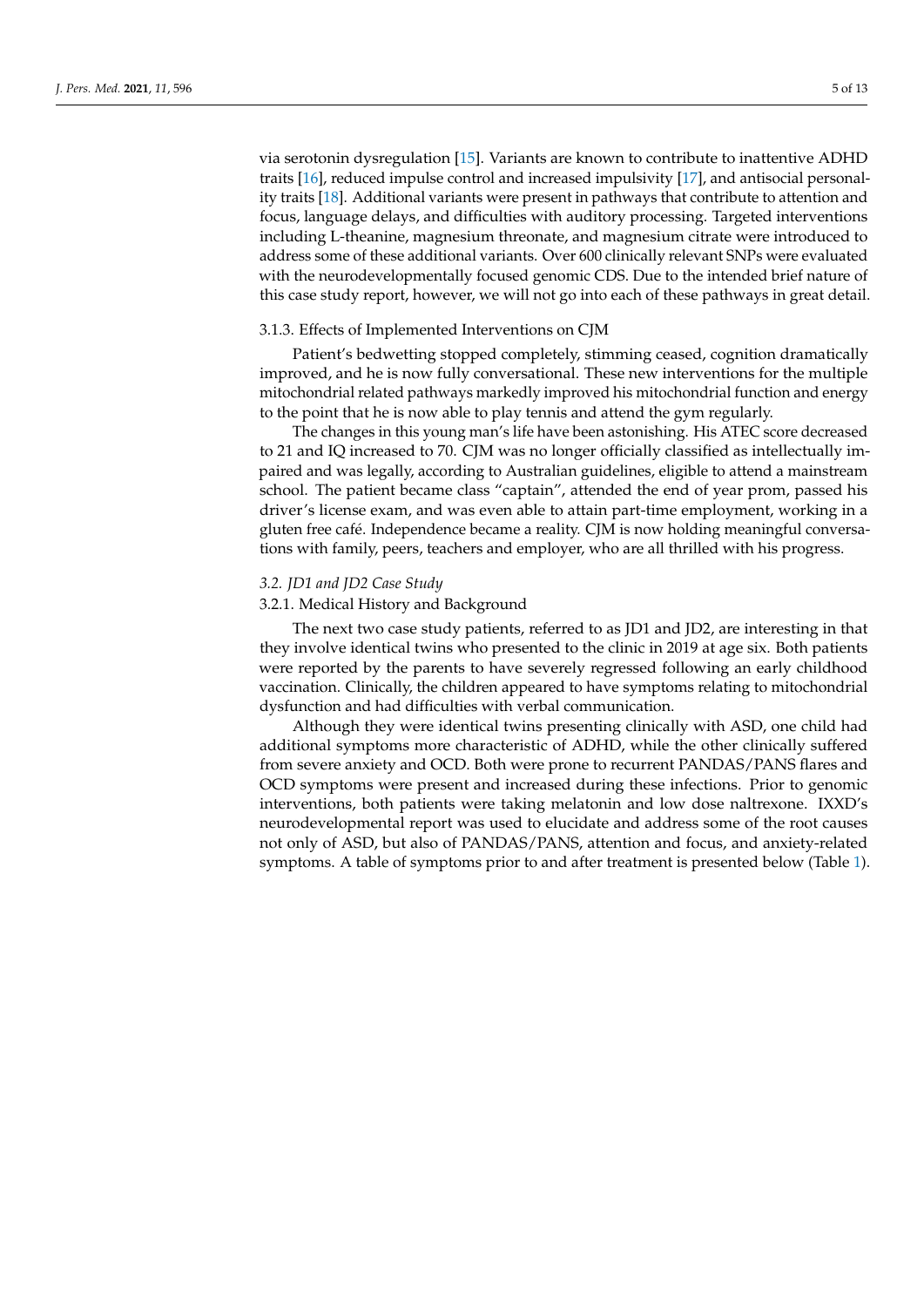<span id="page-5-0"></span>

|                              | JD1 Pre-Treatment<br>Symptoms                                                                                                                                                                                                                                  | JD1 Post-Treatment<br>Symptoms                                                                                                                                                                                                     | <b>JD2</b> Pre-Treatment<br>Symptoms                                                                                                                                                                                 | JD2 Post-Treatment<br>Symptoms                                                                                                                                                                                          |
|------------------------------|----------------------------------------------------------------------------------------------------------------------------------------------------------------------------------------------------------------------------------------------------------------|------------------------------------------------------------------------------------------------------------------------------------------------------------------------------------------------------------------------------------|----------------------------------------------------------------------------------------------------------------------------------------------------------------------------------------------------------------------|-------------------------------------------------------------------------------------------------------------------------------------------------------------------------------------------------------------------------|
| Behavior                     | Severe anxiety<br>$\bullet$<br>OCD<br>$\bullet$<br>Obsessed with<br>$\bullet$<br>details<br>Lining things up<br>$\bullet$<br>Severe constipation<br>$\bullet$<br>Not toilet trained<br>$\bullet$<br>Poor sleep<br>$\bullet$<br>Low energy                      | Anxiety resolved<br>$\bullet$<br>Not afraid anymore<br>$\bullet$<br>Fully toilet trained,<br>$\bullet$<br>dry at night<br>Sleeping well<br>$\bullet$<br>through the night<br>High energy,<br>$\bullet$<br>jumping on<br>trampoline | Hyperactivity<br>$\bullet$<br>Difficulty<br>$\bullet$<br>concentrating<br>Self-harming<br>Meltdowns and<br>$\bullet$<br>rage<br>Poor sleep, night<br>$\bullet$<br>waking<br>Night wetting<br>Low energy<br>$\bullet$ | $\uparrow$<br>No longer<br>hyperactive<br>Still some difficulty<br>Δ<br>concentrating<br>Better moods<br>$\uparrow$<br>↑<br>Sleeping much<br>improved through<br>the night, rarely<br>night wetting<br>High energy<br>↑ |
| Speech                       | Non-verbal<br>Very low receptive<br>$\bullet$<br>language                                                                                                                                                                                                      | $\uparrow$<br>Speaking in<br>3-4-word phrases<br>↑<br>Initiating<br>conversation with<br>parents<br>Receptive language<br>↑<br>good                                                                                                | Considered<br>non-verbal<br>Some echolalia and<br>echolalic "singing"                                                                                                                                                | Still considered<br>$\overline{\phantom{0}}$<br>non-verbal<br>Some echolalia and<br>echolalic "singing"<br>Listening to<br>$\uparrow$<br>commands                                                                       |
| Sensory and<br>Cognitive     | Very fussy eater,<br>$\bullet$<br>malnourished<br>Severe anorexia<br>$\bullet$<br>Fear of food<br>$\bullet$<br>Rigid rituals around<br>$\bullet$<br>eating food<br>Stimming<br>$\bullet$<br>Low fine motor<br>$\bullet$<br>skills<br>Low gross motor<br>skills | $\uparrow$<br>Eating really well,<br>eats anything in<br>sight<br>Improved fine<br>↑<br>motor skills<br>Vastly improved<br>↑<br>gross motor skills,<br>dressing himself,<br>riding a scooter                                       | Eats well<br>Low fine motor<br>$\bullet$<br>skills<br>Low gross motor<br>$\bullet$<br>skills                                                                                                                         | Improved fine<br>motor skills<br>Vastly improved<br>$\uparrow$<br>gross motor skills,<br>riding a scooter                                                                                                               |
| Social                       | Very shy, "in his<br>shell"<br>No eye contact<br>$\bullet$<br>Not engaging with<br>$\bullet$<br>peers or family                                                                                                                                                | $\uparrow$<br>Very friendly<br>Good eye contact<br>$\uparrow$<br>Engaging with<br>↑<br>family and peers<br>Playing with<br>↑<br>brother                                                                                            | Won't participate in<br>group activities                                                                                                                                                                             | Much more social<br>$\uparrow$<br>$\uparrow$<br>Participates in<br>group activities<br>Playing with<br>↑<br>brother                                                                                                     |
| PANDAS-<br>Regular<br>Flares | OCD<br>$\bullet$<br>Facial tics<br>$\bullet$<br>Choreiform hand<br>$\bullet$<br>movements<br>Very high<br>٠<br>Streptococcus in<br>bloodwork & stool                                                                                                           | Still some flares<br>Δ<br>$\uparrow$<br>Markedly less OCD<br>Facial tics gone<br>$\uparrow$<br>Some choreiform<br>Δ<br>hand movements                                                                                              | <b>OCD</b><br>$\bullet$<br>Verbal tics and<br>$\bullet$<br>humming<br>Very high<br>Streptococcus in<br>bloodwork & stool                                                                                             | Still some flares<br>Δ<br>$\uparrow$<br>Markedly less OCD<br>Occasional Verbal<br>Δ<br>tics and humming                                                                                                                 |

**Table 1.** JD1 and JD2 symptoms before and after personalized treatment.

JD1-case study patient; JD2-case study patient; OCD-obsessive compulsive disorder; PANDAS-pediatric autoimmune neuropsychiatric disorders associated with streptococcal infections. Note: ↑ = Significant symptom improvement after treatment; ∆ = slight changes/some improvement noted after treatment; − = no change noted after treatment.

#### 3.2.2. CDS Results and Interpretation

Genetic analysis identified the presence of many different SNPs that correlated with symptoms shared between the twins. The children had a SNP in the mannose-binding lectin 2 gene (MBL2), which plays a role in the complement pathway, a component of the immune system. The T allele of this MBL2 SNP has been associated with significantly reduced MBL2 levels [\[19\]](#page-10-16). This correlates with a lower capacity to recognize foreign invaders (such as Streptococcus infections) and a higher risk for PANDAS (OR = 4.15) [\[19\]](#page-10-16). The abnormal immune response from these same SNPs has also been associated with brain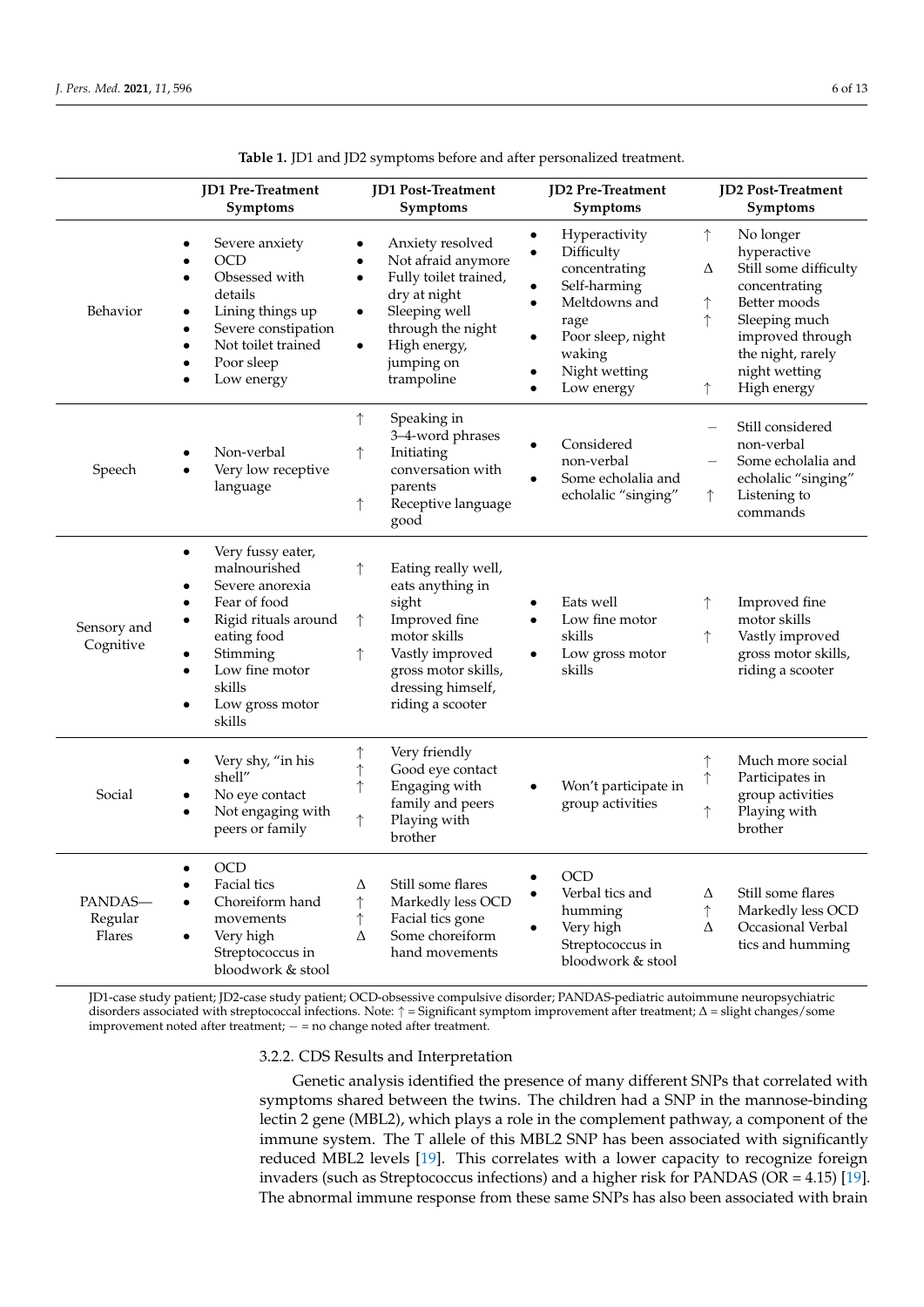autoimmune activity [\[20\]](#page-10-17), reduced blood–brain barrier function [\[20\]](#page-10-17), tics, and an increased risk of OCD symptoms [\[19\]](#page-10-16). To help address this, a combination of lignite to help tighten the tight junctions of the gut [\[21\]](#page-10-18), vitamin D [\[22\]](#page-10-19), probiotics [\[23\]](#page-10-20), and prebiotics [\[24\]](#page-10-21) were added to the treatment protocol of JD1 and JD2.

The OCD risk was believed to be exacerbated by the presence of two variants in the solute carrier family 1 member 1 gene (SLC1A1). This solute carrier SNP, particularly in homozygotes, appears to contribute to higher glutamate levels [\[25\]](#page-10-22) and has been shown to be associated with increased risk of OCD behaviors such as hoarding, ordering and lining things up (OR = 2.01) [\[26\]](#page-10-23). Targeted interventions including N-acetylcysteine (NAC) [\[27\]](#page-10-24), L-theanine [\[28\]](#page-10-25), vitamin D [\[29\]](#page-11-0) and vitamin B12 [\[29\]](#page-11-0) were used to address this pathway. Additional SNPs associated with OCD comorbid with tic disorder and severe bed wetting issues (OR = 2.68) [\[30\]](#page-11-1) were also discovered in JD1 and JD2. As presented in the genomic CDS, there was overlap in potential interventions between SLC1A1 and the additional SNPs (i.e., some of the same supplements could be used to address both pathways).

The twins were revealed to have some SNPs that are fairly uncommon, as is the case with most TACGA patients presenting with ASD. They were shown to be homozygous for a rare protein kinase SNP found in just 5% of the population. Variants have been associated with increased ASD risk ( $OR = 1.86$ ) [\[31\]](#page-11-2), and are involved in pathways relating to cell differentiation, autophagy and survival, and brain development and remodeling [\[32\]](#page-11-3). Resveratrol and NAD+ were incorporated into the treatment protocol since both have been shown in studies to help autophagy pathways [\[33](#page-11-4)[,34\]](#page-11-5).

SNPs contributing to mitochondrial dysfunction were present in JD1 and JD2 and were believed to impact severe fatigue, and may have also contributed to some of their muscle weakness, as evidenced by trouble holding own posture and pencil grip. Genetic analysis revealed that both children had a variant in NQO1 that is associated with an approximate 67% reduction in enzymatic activity [\[35\]](#page-11-6). This contributed to mitochondrial dysfunction, oxidative stress, and impaired ability to clear environmental toxins [\[35\]](#page-11-6). To combat this SNP's low NQO1-conveying effects, both patients were started on sulforaphane, which is known to upregulate NQO1 activity [\[36\]](#page-11-7). Additionally, NQO1 is needed to convert coenzyme Q10 (CoQ10) to its active form ubiquinol [\[37\]](#page-11-8). Therefore, ubiquinol was also used to address this pathway.

Variants relating to vitamins, ADHD, neurotransmitter balance and various other molecular pathways were also present in these patients. For the purposes of brevity, a comprehensive discussion of these additional pathways is not included in this case study report. To address some of these other pathways, the twins' personalized treatment plan included pycnogenol, ashwagandha, pyridoxal-5-phosphate (P5P) and specific soilborne probiotics.

#### 3.2.3. Post-Treatment Symptoms and Improvements

Highly significant improvements were seen in both JD1 and JD2. Gains in speech and socialization with family and peers were evident. Improvements in sleep were noted, bed wetting ceased, and increased energy levels were obvious. Fine and gross motor skills were improved; the children gained the ability to dress themselves and developed enough coordination to be able to ride scooters. The PANDAS flares decreased in frequency, and marked reductions were noticed regarding OCD and tics. JD1's anxiety resolved, and he was no longer a picky eater. Parents relayed that he was "eating everything in front of him". These improvements led to an increase in his weight, and he was no longer considered malnourished. JD2, on the other hand, showed marked improvements relating to ADHD symptoms. ATEC scores in both children have noticeably improved; JD1 showed a 41% reduction in ATEC scores (from 85 to 50), and JD2 showed a 44% reduction (from 97 to 54). ATEC scores continue to improve with each passing month the twins remain on the protocol. Table [1](#page-5-0) shows post-treatment symptoms and improvements.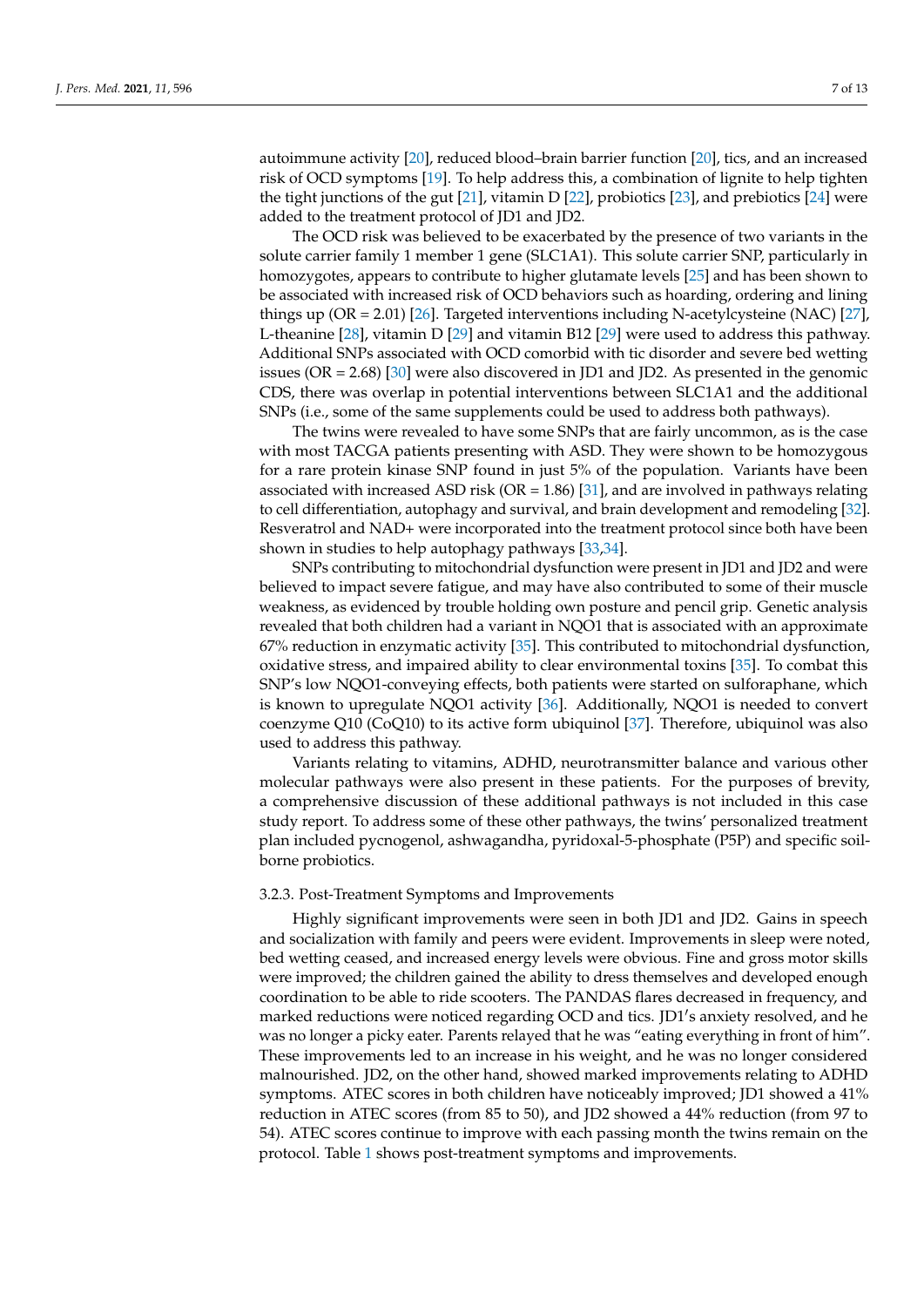# *3.3. AD Case Study*

#### 3.3.1. Medical History and Background

This final case study patient, referred to as AD, will be briefly touched upon. In this case, the patient's mother chose to go very slowly with supplements—targeted potential interventions were added one at a time. Thus, even though treatment was initiated late in 2019 when his genomic results were initially received, his regimen is continuing to be optimized at time of publication. However, this case is also important in that the CDS allowed better prioritization of interventions, rather than the usual trial and error approach.

Prior to genomics, patient had an ATEC score of 54. Clinically, this male four-year-old exhibited significant language delays with only five words at the age of three, developed a stutter, very frequent hand flapping, tics, eye rolling, stimming triggered by excitement, seizures, inappropriate socializing, and found it hard to focus or concentrate. Child had many chest infections, adenoid surgery, and over 20 rounds of antibiotics and steroids in the previous 12 months. Patient was not on any supplements when he presented to the clinic.

#### 3.3.2. IXXD Genomic Results and Interpretation

AD had many variants known to be of clinical significance in the pathways discussed in both case study patients above, including those associated with the language center and mitochondrial pathways. In addition to the aforementioned pathways and SNPs, it was discovered that the patient had glutamate receptor SNPs as well as two copies of an alcohol dehydrogenase 5 (ADH5) SNP that has been associated with ASD (OR = 1.54) [\[38\]](#page-11-9). ADH5 is a glutathione dependent enzyme that is primarily responsible for removing formaldehyde and is also important for protecting natural lipids from peroxidation [\[38](#page-11-9)[,39\]](#page-11-10). Formaldehyde is a natural by-product of white blood cells and myeloperoxidase, and when formaldehyde is not properly removed (as would be the case in individuals homozygous for this SNP) it can build up in the brain and become neurotoxic [\[40,](#page-11-11)[41\]](#page-11-12). This child's high rate of infections likely contributed to high neutrophil/myeloperoxidase (MPO) activation and higher levels of formaldehyde. In addition to supporting glutathione levels, since this enzyme is glutathione dependent [\[42\]](#page-11-13), a list of foods shown to upregulate ADH5 was given the patient's mother. This list included foods such as pomegranate, watermelon, and tomatoes [\[43\]](#page-11-14). AD's mother was also informed regarding foods that could exacerbate the negative effects of this genomic pathway. For example, it was recommended to avoid foods artificially sweetened with aspartame, since aspartame is converted to formaldehyde [\[44\]](#page-11-15). These types of food and supplement interventions were taken from information listed in the referenced IXXD CDS.

Genomic CDS testing revealed that this child was homozygous for the same NQO1 SNP discussed in the case above (but case above only had one copy). Two copies of this SNP are found in approximately 4% of the population and lead to a significant reduction in enzymatic activity (approximately 97%) [\[35\]](#page-11-6). This drastic impairment in NQO1 activity contributes to significant mitochondrial dysfunction, increased oxidative stress, and markedly reduced detoxification [\[37\]](#page-11-8). As discussed above, NQO1 variants can contribute to decreased levels of the activated form of CoQ10 [\[37](#page-11-8)[,45\]](#page-11-16). Being homozygous for this SNP dramatically impaired his ability to detoxify benzene, solvents, and many other pollutants [\[46\]](#page-11-17). High levels of these toxicants have been shown to contribute to increased DNA damage when exposed to various pollutants [\[47\]](#page-11-18). Unsurprisingly, the patient had extremely high levels of gasoline additives detected in his GPL Tox screen results, which was addressed as well.

Patient was also found to be homozygous for a well-known haplotype in the brain derived neurotrophic factor (BDNF) gene, which is found in approximately 4% of the population. This growth factor has been shown to be very important for memory and mood [\[48\]](#page-11-19). These BDNF SNPs contribute to decreased ability to cleave pro-BDNF to the truncated, mature form of BDNF [\[49\]](#page-11-20). While the mature form of BDNF is synaptogenic, the pro-BDNF form induces neuronal apoptosis and is synaptoclastic [\[49\]](#page-11-20). Furthermore, higher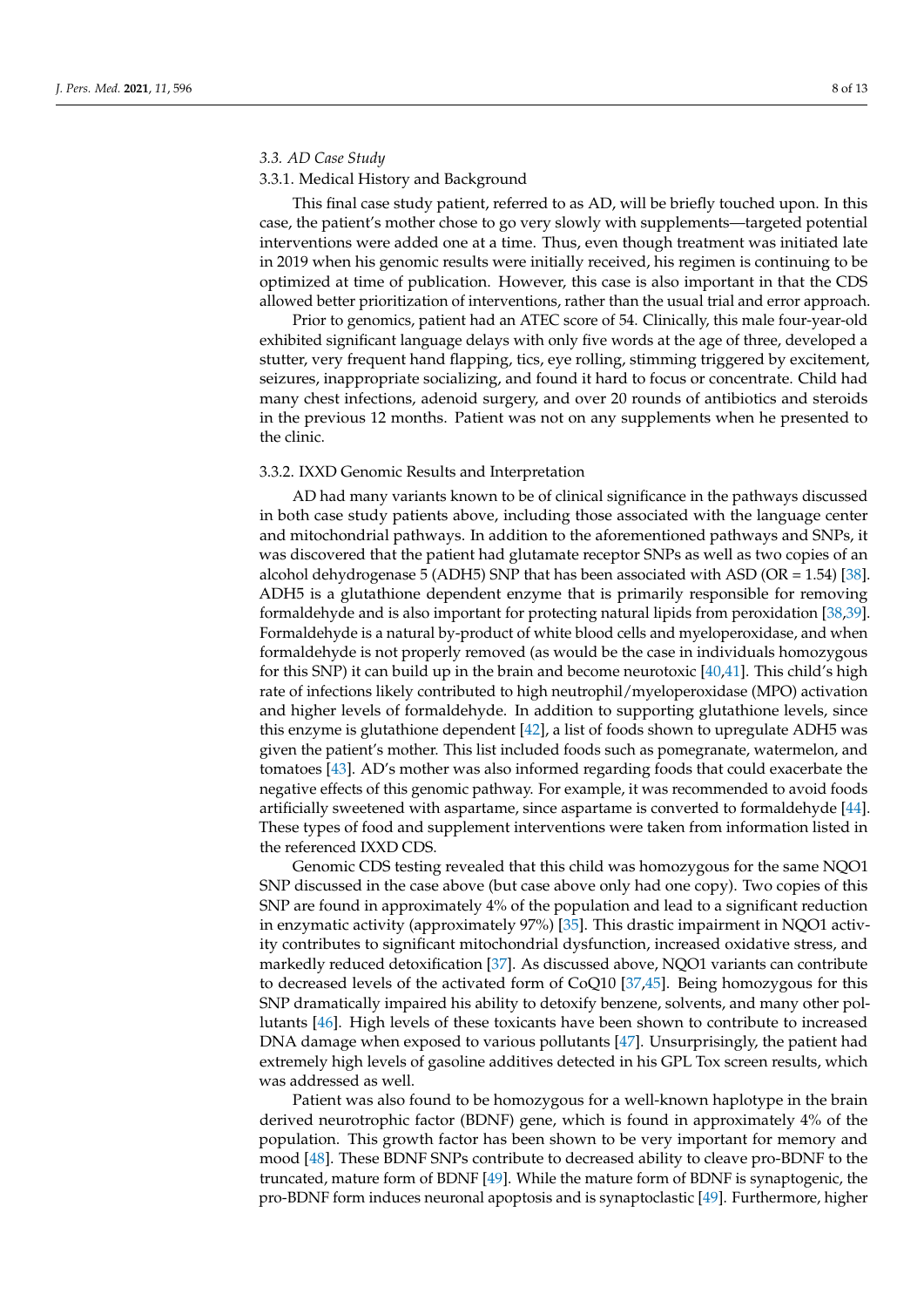levels of pro-BNDF levels have been observed in patients with ASD [\[50\]](#page-11-21). Regular aerobic exercise was encouraged to help increase the conversion of pro- to mature BDNF [\[51\]](#page-11-22). A high butyrate diet and butyrate supplement was also implemented to address this pathway [\[52\]](#page-11-23).

A personalized, genomically targeted treatment plan was developed. Regimen included moderately high dose UBQH-PQQ, sulforaphane, fish oil, L-theanine, butyrate, magnesium threonate, and a few other supplements. Regular aerobic exercise was also encouraged.

#### 3.3.3. Post-Genomic Testing Improvements

ATEC scores with above interventions improved by 54% (scores decreased from 54 to 25) and continue to improve (as per communication with mother). Regarding symptom improvements, speech and socializing improved very quickly upon reducing inflammation and oxidative stress, working on detox pathways, and addressing gut health. Additionally, and remarkably, after adherence to the personalized list of supplements discussed above for only a few weeks, his seizures stopped. Hyperactive behavior continues to decrease, and tics and stims are improving. Parents continue to notice improvements on a weekly basis and are very happy with the progress to date.

#### **4. Discussion**

Non-syndromic ASD is clearly due to a multitude of contributing genomic factors that interact with environmental factors. The CDS tool used in this study also looked at genomic SNPs associated with secondary comorbid ASD conditions, given that they are pervasive amongst individuals with ASD. Comorbid conditions investigated by IXXD include ADHD, OCD, anxiety, PANDAS/PANS, gastrointestinal issues, food intolerances and nutrient deficiencies. The genomic and environmental factors, however, significantly vary from person to person. Outcomes trials have shown benefit for methyl-B12 [\[53\]](#page-11-24), sulforaphane [\[54\]](#page-12-0), luteolin [\[55\]](#page-12-1), quercetin [\[56\]](#page-12-2), melatonin [\[57\]](#page-12-3), vitamin D [\[58\]](#page-12-4), omega-3s [\[59\]](#page-12-5), L-theanine [\[60\]](#page-12-6) and dozens of other supplements in the treatment of ASD and comorbid conditions. Determining which potential interventions would be the most likely to result in improved ASD outcomes in a particular individual, however, has been a difficult hurdle to clear. Evidence-based genomic clinical decision support tools that focus on variants associated with neurodevelopmental, nutritional, toxicant clearing, and inflammatory pathways can help in prioritization and choice of interventions.

These case studies demonstrate that a well-referenced genomic CDS can be used as a tool to aid in the understanding of some of the gene variants contributing to the patient's neurodevelopmental disorder. This enables clinicians to address root causes and truly personalize treatment strategies, allowing for the achievement of more robust improvements as well as potentially faster improved outcomes in children with ASD. Initial results from the Australian Centre for Genomic Analysis practice using the IXXD tool, as illustrated by these cases, have been extremely promising. This short case series provides optimism for the role of genomics in improving function and quality of life in children with ASD and neurodevelopmental disorders and suggests that genomics in the form of a CDS can decrease the burden of the trial-and-error method.

The first limitation of this case study report is that only four cases were discussed. It will be important to analyze the collective data (ATEC scores, IQ scores, behavioral observations, etc.) from the complete cohort of approximately 100 patients. In this future analysis it will be important to separate out the results from individuals with access to the IXXD neurodevelopmental genomics CDS tool from the beginning, versus individuals who were previously optimized using the center's previous treatment methods and then plateaued.

A second limitation of this method of addressing neurodevelopmental disorders is that some patients will respond better than others to genomic CDS tools. Additional research must therefore be conducted. Next steps, which are currently in progress, include being able to reproduce the ability to obtain significant improvements in ATEC or other ASD rating scales in private physicians' offices in ASD centers across the country. In further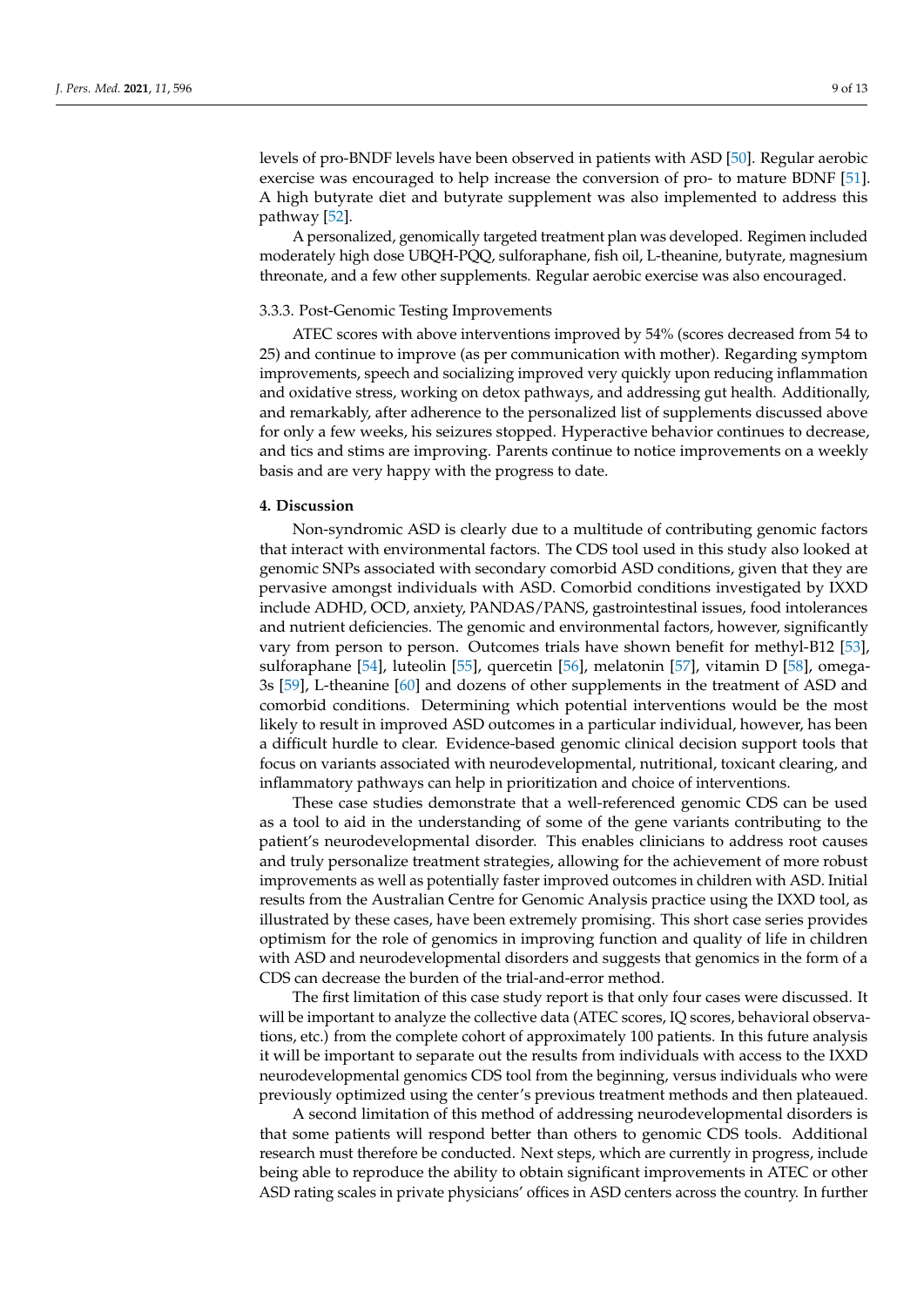research, controlled trials comparing the use of genomics to traditional care in ASD would be beneficial. Another limitation of this method is that it is a relatively new field not taught in residency or fellowships, and thus in order for genomics to be used systematically on a larger scale, clinicians will require dedicated time for study and continuing education. Nonetheless, genomics as a CDS tool can shift the paradigm of care for individuals with non-syndromic ASD and allow for higher functioning and better, quicker outcomes.

An additional limitation to this type of personalized medicine is the treatment cost. Utilization of a tailored, genomically-targeted approach is an investment for the family or whomever else is covering the ASD-related expenses. The cost of the IXXD tool used in this study was \$900 per patient. The cost of working intensely with a clinical team that is experienced in functional or integrative medicine, genomic interpretation, and nutrition generally ranges from \$2000 to \$5000 per year. Currently, insurance coverage for genomic testing is most often limited to specific instances (cancer treatment, pharmacogenomics in some situations, whole genomic sequencing for diagnostic purposes). Therefore, the financial responsibility of this IXXD approach is borne by the families. This cost, however, pales in comparison to the multitude of fees that families of children with ASD incur (financing a caregiver, providing special education, loss of wages of family members, etc.). As illustrated in the cases above, there is potential for a significant financial, long-term benefit when a child can improve overall function, attend schools, and join the workforce rather than being fully reliant on caregivers. Ultimately, as additional studies are published showing the benefit of this precision medicine approach, the potential for this type of CDS targeted treatment to become mainstream and covered by insurance is likely to increase.

**Author Contributions:** Conceptualization, S.H.-C. and H.W.; methodology, H.W.; software, S.H.-C. and G.W.; writing—original draft preparation, H.W. and G.W.; writing—reviewing and editing, G.W., J.R. and S.H.-C. All authors have read and agreed to the published version of the manuscript.

**Funding:** This research received no external funding.

**Institutional Review Board Statement:** Ethical review and approval were waived for this study, due the study being a case report only with no double-blind or placebo control and with explicit parental consent obtained as below. All interventions in the study consisted of foods and supplements available over the counter.

**Informed Consent Statement:** Written parental consent was obtained for all subjects involved in the study. Consent discussed the risk, benefits, and limitations of genomics when genomics were ordered. Written informed parental consent was also obtained for each participant to participate in the study and publish this paper.

**Data Availability Statement:** Relevant genomics and data presented in paper. Full access to genomics is part of an online resource available to ordering clinicians and is not available in downloadable or printable form.

**Acknowledgments:** Amanda Mullard at TACGA for both administrative support and other support in collecting genomic information and assisting with implementation of plan.

**Conflicts of Interest:** Heather Way declares no conflict of interest. She was the sole investigator and clinician responsible for collection and interpretation of data as well as determination and implementation of the personalized plan for each child. Grant Williams and Jordan Reeder are employees at IntellxxDNA™, which was the genomics clinical decision support tool used in this study, but have no financial interests. Sharon Hausman-Cohen is the medical director of IntellxxDNA™ and does have ownership interest.

## **References**

- <span id="page-9-0"></span>1. Yeargin-Allsopp, M.; Rice, C.; Karapurkar, T.; Doernberg, N.; Boyle, C.; Murphy, C. Prevalence of Autism in a US Metropolitan Area. *JAMA* **2003**, *289*, 49–55. [\[CrossRef\]](http://doi.org/10.1001/jama.289.1.49)
- <span id="page-9-1"></span>2. CDC. Data and Statistics on Autism Spectrum Disorder | CDC. Centers for Disease Control and Prevention. 2020. Available online: <https://www.cdc.gov/ncbddd/autism/data.html> (accessed on 17 August 2020).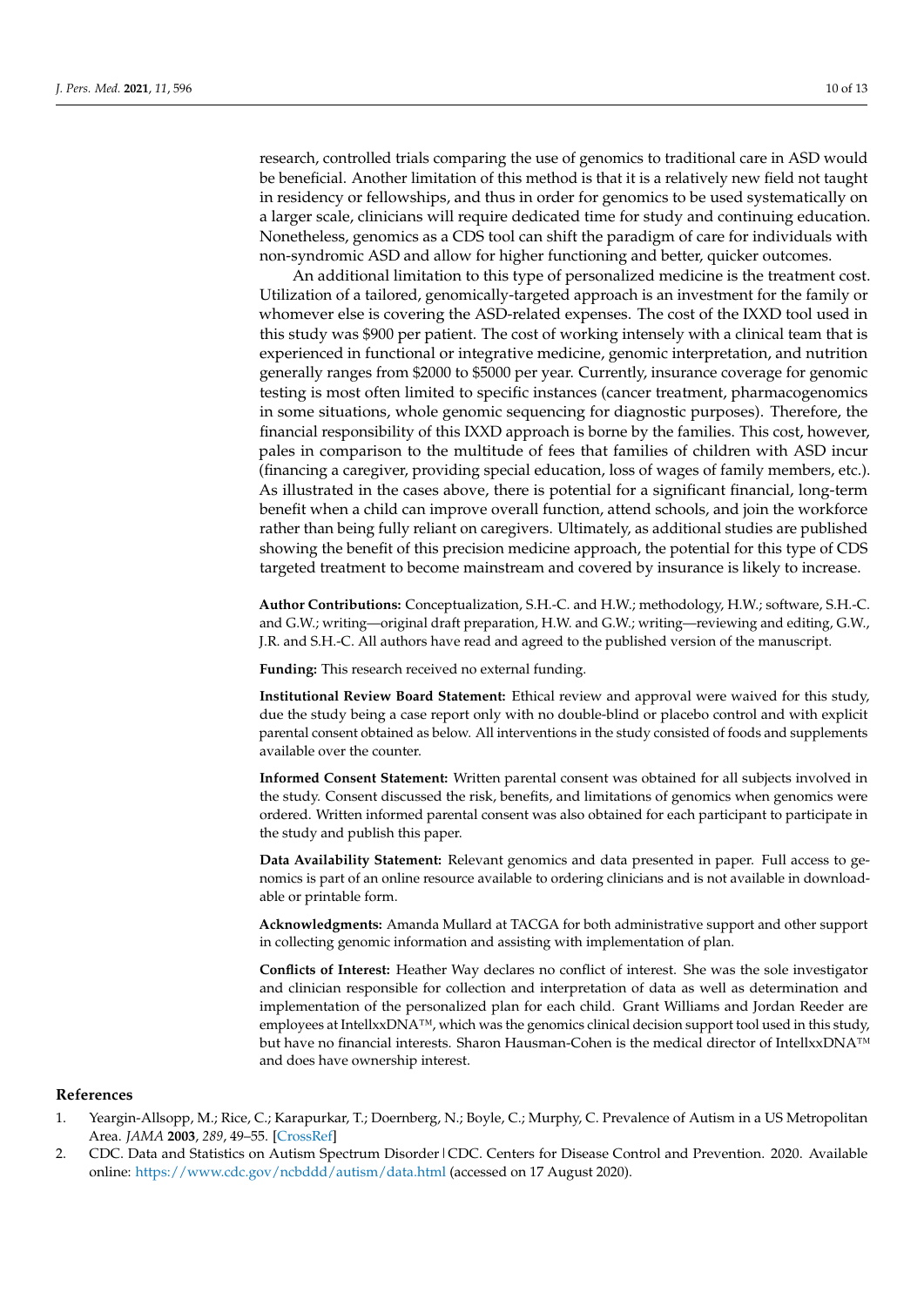- <span id="page-10-0"></span>3. Santocchi, E.; Guiducci, L.; Fulceri, F.; Billeci, L.; Buzzigoli, E.; Apicella, F.; Calderoni, S.; Grossi, E.; Morales, M.A.; Muratori, F. Gut to brain interaction in Autism Spectrum Disorders: A randomized controlled trial on the role of probiotics on clinical, biochemical and neurophysiological parameters. *BMC Psychiatry* **2016**, *16*, 183. [\[CrossRef\]](http://doi.org/10.1186/s12888-016-0887-5) [\[PubMed\]](http://www.ncbi.nlm.nih.gov/pubmed/27260271)
- <span id="page-10-1"></span>4. Husson, T.; Lecoquierre, F.; Cassinari, K.; Charbonnier, C.; Quenez, O.; Goldenberg, A.; Guerrot, A.-M.; Richard, A.-C.; Drouin-Garraud, V.; Brehin, A.-C.; et al. Rare genetic susceptibility variants assessment in autism spectrum disorder: Detection rate and practical use. *Transl. Psychiatry* **2020**, *10*, 77. [\[CrossRef\]](http://doi.org/10.1038/s41398-020-0760-7)
- <span id="page-10-2"></span>5. Xie, J.; Huang, L.; Li, X.; Li, H.; Zhou, Y.; Zhu, H.; Pan, T.; Kendrick, K.M.; Xu, W. Immunological cytokine profiling identifies TNF-α as a key molecule dysregulated in autistic children. *Oncotarget* **2017**, *8*, 82390–82398. [\[CrossRef\]](http://doi.org/10.18632/oncotarget.19326) [\[PubMed\]](http://www.ncbi.nlm.nih.gov/pubmed/29137272)
- <span id="page-10-3"></span>6. Lutz, A.-K.; Pfaender, S.; Incearap, B.; Ioannidis, V.; Ottonelli, I.; Föhr, K.J.; Cammerer, J.; Zoller, M.; Higelin, J.; Giona, F.; et al. Autism-associated SHANK3 mutations impair maturation of neuromuscular junctions and striated muscles. *Sci. Transl. Med.* **2020**, *12*, eaaz3267. [\[CrossRef\]](http://doi.org/10.1126/scitranslmed.aaz3267) [\[PubMed\]](http://www.ncbi.nlm.nih.gov/pubmed/32522805)
- <span id="page-10-4"></span>7. Boccuto, L.; Lauri, M.; Sarasua, S.M.; Skinner, C.D.; Buccella, D.; Dwivedi, A.; Orteschi, D.; Collins, J.S.; Zollino, M.; Visconti, P.; et al. Prevalence of SHANK3 variants in patients with different subtypes of autism spectrum disorders. *Eur. J. Hum. Genet.* **2013**, *21*, 310–316. [\[CrossRef\]](http://doi.org/10.1038/ejhg.2012.175) [\[PubMed\]](http://www.ncbi.nlm.nih.gov/pubmed/22892527)
- <span id="page-10-5"></span>8. Wang, L.; Adamski, C.J.; Bondar, V.V.; Craigen, E.; Collette, J.R.; Pang, K.; Han, K.; Jain, A.; Jung, S.Y.; Liu, Z.; et al. A kinome-wide RNAi screen identifies ERK2 as a druggable regulator of Shank3 stability. *Mol. Psychiatry* **2020**, *25*, 2504–2516. [\[CrossRef\]](http://doi.org/10.1038/s41380-018-0325-9) [\[PubMed\]](http://www.ncbi.nlm.nih.gov/pubmed/30696942)
- <span id="page-10-6"></span>9. Hagmeyer, S.; Sauer, A.K.; Grabrucker, A.M. Prospects of Zinc Supplementation in Autism Spectrum Disorders and Shankopathies Such as Phelan McDermid Syndrome. *Front. Synaptic Neurosci.* **2018**, *10*, 11. [\[CrossRef\]](http://doi.org/10.3389/fnsyn.2018.00011)
- <span id="page-10-7"></span>10. Ren, D.-L.; Sun, A.-A.; Li, Y.-J.; Chen, M.; Ge, S.-C.; Hu, B. Exogenous melatonin inhibits neutrophil migration through suppression of ERK activation. *J. Endocrinol.* **2015**, *227*, 49–60. [\[CrossRef\]](http://doi.org/10.1530/JOE-15-0329) [\[PubMed\]](http://www.ncbi.nlm.nih.gov/pubmed/26303298)
- <span id="page-10-8"></span>11. Hendouei, F.; Moghaddam, H.S.; Mohammadi, M.R.; Taslimi, N.; Rezaei, F.; Akhondzadeh, S. Resveratrol as adjunctive therapy in treatment of irritability in children with autism: A double-blind and placebo-controlled randomized trial. *J. Clin. Pharm. Ther.* **2019**, *45*, 324–334. [\[CrossRef\]](http://doi.org/10.1111/jcpt.13076)
- <span id="page-10-9"></span>12. Sasseville, A.; Paquet, N.; Sevigny, J.; Hebert, M. Blue blocker glasses impede the capacity of bright light to suppress melatonin production. *J. Pineal Res.* **2006**, *41*, 73–78. [\[CrossRef\]](http://doi.org/10.1111/j.1600-079X.2006.00332.x)
- <span id="page-10-10"></span>13. Resseguie, M.E.; da Costa, K.-A.; Galanko, J.A.; Patel, M.; Davis, I.J.; Zeisel, S.H. Aberrant Estrogen Regulation of PEMT Results in Choline Deficiency-associated Liver Dysfunction. *J. Biol. Chem.* **2011**, *286*, 1649–1658. [\[CrossRef\]](http://doi.org/10.1074/jbc.M110.106922) [\[PubMed\]](http://www.ncbi.nlm.nih.gov/pubmed/21059658)
- <span id="page-10-11"></span>14. Eleitner, Y. The Co-Occurrence of Autism and Attention Deficit Hyperactivity Disorder in Children—What Do We Know? *Front. Hum. Neurosci.* **2014**, *8*, 268. [\[CrossRef\]](http://doi.org/10.3389/fnhum.2014.00268)
- <span id="page-10-12"></span>15. Tiger, M.; Varnäs, K.; Okubo, Y.; Lundberg, J. The 5-HT1B receptor—A potential target for antidepressant treatment. *Psychopharmacology* **2018**, *235*, 1317–1334. [\[CrossRef\]](http://doi.org/10.1007/s00213-018-4872-1)
- <span id="page-10-13"></span>16. Bidwell, L.C.; Gray, J.C.; Weafer, J.; Palmer, A.A.; De Wit, H.; MacKillop, J. Genetic influences on ADHD symptom dimensions: Examination of a priori candidates, gene-based tests, genome-wide variation, and SNP heritability. *Am. J. Med. Genet. Part B Neuropsychiatr. Genet.* **2017**, *174*, 458–466. [\[CrossRef\]](http://doi.org/10.1002/ajmg.b.32535) [\[PubMed\]](http://www.ncbi.nlm.nih.gov/pubmed/28512748)
- <span id="page-10-14"></span>17. Van Rooij, D.; Hartman, C.A.; Van Donkelaar, M.M.; Bralten, J.; Von Rhein, D.; Hakobjan, M.; Franke, B.; Heslenfeld, D.J.; Oosterlaan, J.; Rommelse, N.; et al. Variation in serotonin neurotransmission genes affects neural activation during response inhibition in adolescents and young adults with ADHD and healthy controls. *World J. Biol. Psychiatry* **2015**, *16*, 625–634. [\[CrossRef\]](http://doi.org/10.3109/15622975.2015.1067371)
- <span id="page-10-15"></span>18. Herman, A.; Balogh, K.N. Polymorphisms of the serotonin transporter and receptor genes: Susceptibility to substance abuse. *Subst. Abus. Rehabilit.* **2012**, *3*, 49–57. [\[CrossRef\]](http://doi.org/10.2147/SAR.S25864)
- <span id="page-10-16"></span>19. Celik, G.G.; Tas, D.A.; Tahiroglu, A.Y.; Erken, E.; Seydaoglu, G.; Ray, P.C.; Avci, A. Mannose-Binding Lectin2 gene polymorphism in PANDAS patients. *Arch. Neuropsychiatry* **2018**, *56*, 99–105. [\[CrossRef\]](http://doi.org/10.29399/npa.22811)
- <span id="page-10-17"></span>20. Platt, M.P.; Agalliu, D.; Cutforth, T. Hello from the Other Side: How Autoantibodies Circumvent the Blood–Brain Barrier in Autoimmune Encephalitis. *Front. Immunol.* **2017**, *8*, 442. [\[CrossRef\]](http://doi.org/10.3389/fimmu.2017.00442) [\[PubMed\]](http://www.ncbi.nlm.nih.gov/pubmed/28484451)
- <span id="page-10-18"></span>21. Roberts, D.A.; Bush, Z. Protective Effects of Lignite Extract Supplement on Intestinal Barrier Function in Glyphosate-Mediated Tight Junction Injury. *J. Clin. Nutr. Diet.* **2017**, *3*. [\[CrossRef\]](http://doi.org/10.4172/2472-1921.100035)
- <span id="page-10-19"></span>22. Aranow, C. Vitamin D and the Immune System. *J. Investig. Med.* **2011**, *59*, 881–886. [\[CrossRef\]](http://doi.org/10.2310/JIM.0b013e31821b8755) [\[PubMed\]](http://www.ncbi.nlm.nih.gov/pubmed/21527855)
- <span id="page-10-20"></span>23. Yan, F.; Polk, D. Probiotics and immune health. *Curr. Opin. Gastroenterol.* **2011**, *27*, 496–501. [\[CrossRef\]](http://doi.org/10.1097/MOG.0b013e32834baa4d) [\[PubMed\]](http://www.ncbi.nlm.nih.gov/pubmed/21897224)
- <span id="page-10-21"></span>24. Galdeano, C.M.; Cazorla, S.I.; Dumit, J.M.L.; Vélez, E.; Perdigón, G. Beneficial Effects of Probiotic Consumption on the Immune System. *Ann. Nutr. Metab.* **2019**, *74*, 115–124. [\[CrossRef\]](http://doi.org/10.1159/000496426)
- <span id="page-10-22"></span>25. Arnold, P.D.; Sicard, T.; Burroughs, E.; Richter, M.A.; Kennedy, J.L. Glutamate Transporter Gene SLC1A1 Associated With Obsessive-compulsive Disorder. *Arch. Gen. Psychiatry* **2006**, *63*, 769–776. [\[CrossRef\]](http://doi.org/10.1001/archpsyc.63.7.769)
- <span id="page-10-23"></span>26. Andrade, J.B.D.S.; Giori, I.G.; Melo-Felippe, F.B.; Vieira-Fonseca, T.; Fontenelle, L.F.; Kohlrausch, F.B. Glutamate transporter gene polymorphisms and obsessive-compulsive disorder: A case-control association study. *J. Clin. Neurosci.* **2019**, *62*, 53–59. [\[CrossRef\]](http://doi.org/10.1016/j.jocn.2019.01.009)
- <span id="page-10-24"></span>27. Oliver, G.; Dean, O.; Camfield, D.; Blair-West, S.; Ng, C.; Berk, M.; Sarris, A.J. N-Acetyl Cysteine in the Treatment of Obsessive Compulsive and Related Disorders: A Systematic Review. *Clin. Psychopharmacol. Neurosci.* **2015**, *13*, 12–24. [\[CrossRef\]](http://doi.org/10.9758/cpn.2015.13.1.12)
- <span id="page-10-25"></span>28. Nathan, P.J.; Lu, K.; Gray, M.; Oliver, C. The neuropharmacology of L-theanine(N-ethyl-L-glutamine): A possible neuroprotective and cognitive enhancing agent. *J. Herb. Pharmacother.* **2006**, *6*, 21–30. [\[CrossRef\]](http://doi.org/10.1080/J157v06n02_02) [\[PubMed\]](http://www.ncbi.nlm.nih.gov/pubmed/17182482)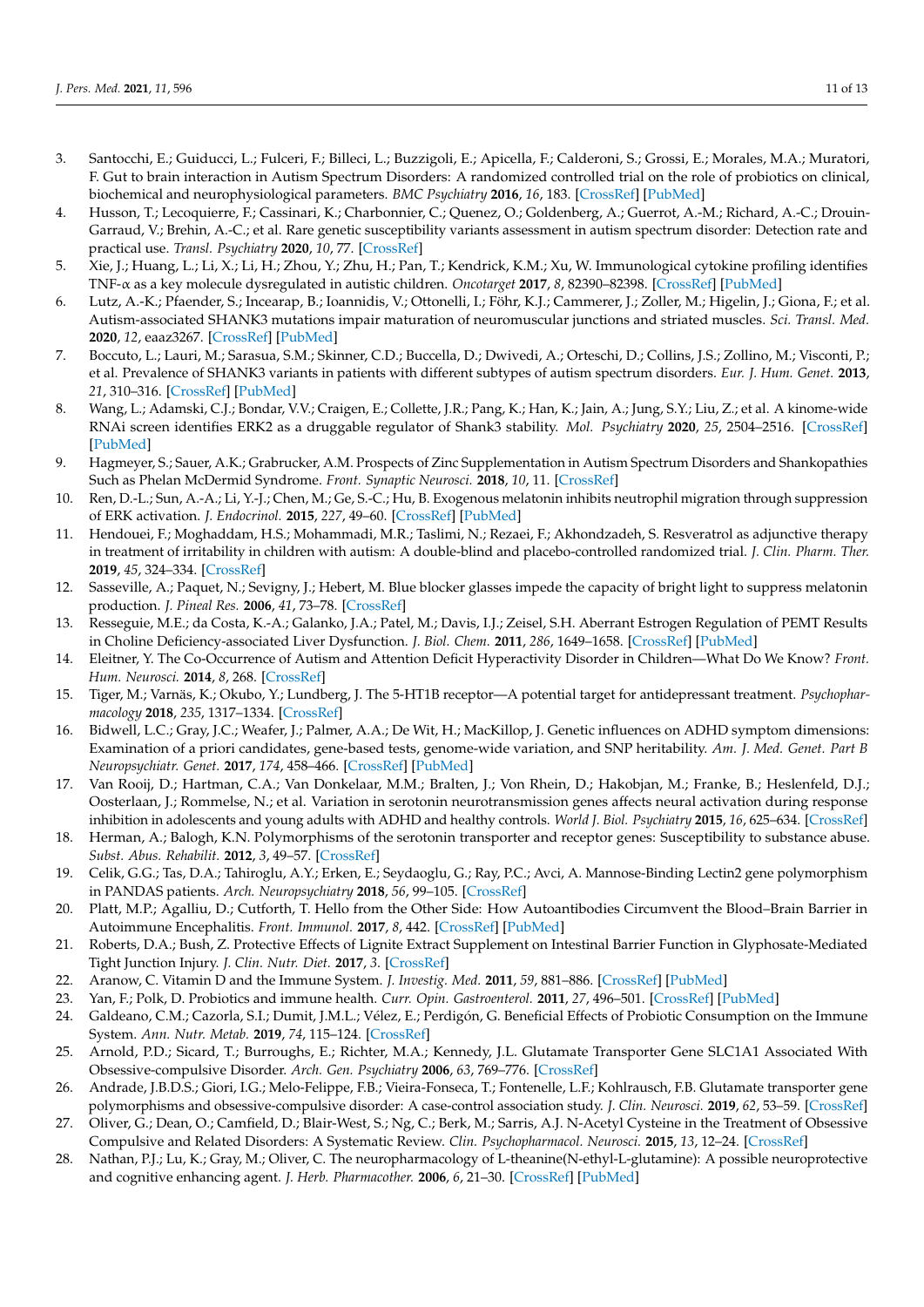- <span id="page-11-0"></span>29. Karcı, C.K.; Celik, G.G. Nutritional and herbal supplements in the treatment of obsessive compulsive disorder. *Gen. Psychiatry* **2020**, *33*, e100159. [\[CrossRef\]](http://doi.org/10.1136/gpsych-2019-100159) [\[PubMed\]](http://www.ncbi.nlm.nih.gov/pubmed/32215361)
- <span id="page-11-1"></span>30. Wei, C.-C.; Wan, L.; Lin, W.-Y.; Tsai, F.-J. Rs 6313 polymorphism in 5-hydroxytryptamine receptor 2A gene association with polysymptomatic primary nocturnal enuresis. *J. Clin. Lab. Anal.* **2010**, *24*, 371–375. [\[CrossRef\]](http://doi.org/10.1002/jcla.20386)
- <span id="page-11-2"></span>31. Kuo, P.-H.; Chuang, L.-C.; Su, M.-H.; Chen, C.-H.; Chen, C.-H.; Wu, J.-Y.; Yen, C.-J.; Wu, Y.-Y.; Liu, S.-K.; Chou, M.-C.; et al. Genome-Wide Association Study for Autism Spectrum Disorder in Taiwanese Han Population. *PLoS ONE* **2015**, *10*, e0138695. [\[CrossRef\]](http://doi.org/10.1371/journal.pone.0138695) [\[PubMed\]](http://www.ncbi.nlm.nih.gov/pubmed/26398136)
- <span id="page-11-3"></span>32. Zhou, C.; Qian, X.; Hu, M.; Zhang, R.; Liu, N.; Huang, Y.; Yang, J.; Zhang, J.; Bai, H.; Yang, Y.; et al. STYK1 promotes autophagy through enhancing the assembly of autophagy-specific class III phosphatidylinositol 3-kinase complex I. *Autophagy* **2020**, *16*, 1786–1806. [\[CrossRef\]](http://doi.org/10.1080/15548627.2019.1687212) [\[PubMed\]](http://www.ncbi.nlm.nih.gov/pubmed/31696776)
- <span id="page-11-4"></span>33. Aman, Y.; Qiu, Y.; Tao, J.; Fang, E.F. Therapeutic potential of boosting NAD+ in aging and age-related diseases. *Transl. Med. Aging* **2018**, *2*, 30–37. [\[CrossRef\]](http://doi.org/10.1016/j.tma.2018.08.003)
- <span id="page-11-5"></span>34. Tian, Y.; Song, W.; Li, D.; Cai, L.; Zhao, Y. Resveratrol as A Natural Regulator Of Autophagy For Prevention And Treatment of Cancer. *Onco Targets Ther.* **2019**, *12*, 8601–8609. [\[CrossRef\]](http://doi.org/10.2147/OTT.S213043)
- <span id="page-11-6"></span>35. Lajin, B.; Alachkar, A. The NQO1 polymorphism C609T (Pro187Ser) and cancer susceptibility: A comprehensive meta-analysis. *Br. J. Cancer* **2013**, *109*, 1325–1337. [\[CrossRef\]](http://doi.org/10.1038/bjc.2013.357) [\[PubMed\]](http://www.ncbi.nlm.nih.gov/pubmed/23860519)
- <span id="page-11-7"></span>36. Houghton, C.A.; Fassett, R.G.; Coombes, J.S. Sulforaphane and Other Nutrigenomic Nrf2 Activators: Can the Clinician's Expectation Be Matched by the Reality? *Oxidative Med. Cell. Longev.* **2016**, *2016*, 7857186. [\[CrossRef\]](http://doi.org/10.1155/2016/7857186)
- <span id="page-11-8"></span>37. Ross, D.; Siegel, D. Functions of NQO1 in Cellular Protection and CoQ10 Metabolism and its Potential Role as a Redox Sensitive Molecular Switch. *Front. Physiol.* **2017**, *8*, 595. [\[CrossRef\]](http://doi.org/10.3389/fphys.2017.00595) [\[PubMed\]](http://www.ncbi.nlm.nih.gov/pubmed/28883796)
- <span id="page-11-9"></span>38. Bowers, K.; Li, Q.; Bressler, J.; Avramopoulos, D.; Newschaffer, C.; Fallin, M.D. Glutathione pathway gene variation and risk of autism spectrum disorders. *J. Neurodev. Disord.* **2011**, *3*, 132–143. [\[CrossRef\]](http://doi.org/10.1007/s11689-011-9077-4)
- <span id="page-11-10"></span>39. Orywal, K.; Szmitkowski, M. Alcohol dehydrogenase and aldehyde dehydrogenase in malignant neoplasms. *Clin. Exp. Med.* **2017**, *17*, 131–139. [\[CrossRef\]](http://doi.org/10.1007/s10238-016-0408-3)
- <span id="page-11-11"></span>40. Nakamura, J.; Shimomoto, T.; Collins, L.B.; Holley, D.W.; Zhang, Z.; Barbee, J.M.; Sharma, V.; Tian, X.; Kondo, T.; Uchida, K.; et al. Evidence that endogenous formaldehyde produces immunogenic and atherogenic adduct epitopes. *Sci. Rep.* **2017**, *7*, 10787. [\[CrossRef\]](http://doi.org/10.1038/s41598-017-11289-8)
- <span id="page-11-12"></span>41. Nakamura, J.; Holley, D.W.; Kawamoto, T.; Bultman, S.J. The failure of two major formaldehyde catabolism enzymes (ADH5 and ALDH2) leads to partial synthetic lethality in C57BL/6 mice. *Genes Environ.* **2020**, *42*, 21. [\[CrossRef\]](http://doi.org/10.1186/s41021-020-00160-4)
- <span id="page-11-13"></span>42. Barnett, S.D.; Buxton, I.L.O. The role of S-nitrosoglutathione reductase (GSNOR) in human disease and therapy. *Crit. Rev. Biochem. Mol. Biol.* **2017**, *52*, 340–354. [\[CrossRef\]](http://doi.org/10.1080/10409238.2017.1304353) [\[PubMed\]](http://www.ncbi.nlm.nih.gov/pubmed/28393572)
- <span id="page-11-14"></span>43. Srinivasan, S.; Dubey, K.K.; Singhal, R.S. Influence of food commodities on hangover based on alcohol dehydrogenase and aldehyde dehydrogenase activities. *Curr. Res. Food Sci.* **2019**, *1*, 8–16. [\[CrossRef\]](http://doi.org/10.1016/j.crfs.2019.09.001)
- <span id="page-11-15"></span>44. Jacob, S.E.; Stechschulte, S. Formaldehyde, aspartame, and migraines: A possible connection. *Dermatitis* **2008**, *19*, E10–E11. [\[PubMed\]](http://www.ncbi.nlm.nih.gov/pubmed/18627677)
- <span id="page-11-16"></span>45. Hausman-Cohen, S.R.; Hausman-Cohen, L.J.; Williams, G.E.; Bilich, C.E. Genomics of detoxification: How genomics can be used for targeting potential intervention and prevention strategies including nutrition for environmentally acquired illness. *J. Am. Coll. Nutr.* **2020**, *39*, 94–102. [\[CrossRef\]](http://doi.org/10.1080/07315724.2020.1713654) [\[PubMed\]](http://www.ncbi.nlm.nih.gov/pubmed/32027241)
- <span id="page-11-17"></span>46. Kim, S.; Lan, Q.; Waidyanatha, S.; Chanock, S.; Johnson, B.A.; Vermeulen, R.; Smith, M.T.; Zhang, L.; Li, G.; Shen, M.; et al. Genetic polymorphisms and benzene metabolism in humans exposed to a wide Range of air concentrations. *Pharmacogenet. Genom.* **2007**, *17*, 789–801. [\[CrossRef\]](http://doi.org/10.1097/FPC.0b013e3280128f77) [\[PubMed\]](http://www.ncbi.nlm.nih.gov/pubmed/17885617)
- <span id="page-11-18"></span>47. Lan, Q.; Zhang, L.; Li, G.; Vermeulen, R.; Weinberg, R.S.; Dosemeci, M.; Rappaport, S.M.; Shen, M.; Alter, B.P.; Wu, Y.; et al. Hematotoxicity in Workers Exposed to Low Levels of Benzene. *Science* **2004**, *306*, 1774–1776. [\[CrossRef\]](http://doi.org/10.1126/science.1102443)
- <span id="page-11-19"></span>48. Binder, D.K.; Scharfman, H.E. Mini Review. *Growth Factors* **2004**, *22*, 123–131. [\[CrossRef\]](http://doi.org/10.1080/08977190410001723308) [\[PubMed\]](http://www.ncbi.nlm.nih.gov/pubmed/15518235)
- <span id="page-11-20"></span>49. Sheikh, H.I.; Hayden, E.P.; Kryski, K.R.; Smith, H.J.; Singh, S.M. Genotyping the BDNF rs6265 (val66met) polymorphism by one-step amplified refractory mutation system PCR. *Psychiatr. Genet.* **2010**, *20*, 109–112. [\[CrossRef\]](http://doi.org/10.1097/YPG.0b013e32833a2038)
- <span id="page-11-21"></span>50. Garcia, K.L.; Yu, G.; Nicolini, C.; Michalski, B.; Garzon, D.J.; Chiu, V.S.; Tongiorgi, E.; Szatmari, P.; Fahnestock, M. Altered Balance of Proteolytic Isoforms of Pro-Brain-Derived Neurotrophic Factor in Autism. *J. Neuropathol. Exp. Neurol.* **2012**, *71*, 289–297. [\[CrossRef\]](http://doi.org/10.1097/NEN.0b013e31824b27e4)
- <span id="page-11-22"></span>51. Sleiman, S.F.; Henry, J.; Al-Haddad, R.; El Hayek, L.; Haidar, E.A.; Stringer, T.; Ulja, D.; Karuppagounder, S.S.; Holson, E.B.; Ratan, R.R.; et al. Exercise promotes the expression of brain derived neurotrophic factor (BDNF) through the action of the ketone body β-hydroxybutyrate. *eLife* **2016**, *5*, e15092. [\[CrossRef\]](http://doi.org/10.7554/eLife.15092)
- <span id="page-11-23"></span>52. Varela, R.B.; Valvassori, S.S.; Lopes-Borges, J.; Mariot, E.; Dal-Pont, G.C.; Amboni, R.T.; Bianchini, G.; Quevedo, J. Sodium butyrate and mood stabilizers block ouabain-induced hyperlocomotion and increase BDNF, NGF and GDNF levels in brain of Wistar rats. *J. Psychiatr. Res.* **2015**, *61*, 114–121. [\[CrossRef\]](http://doi.org/10.1016/j.jpsychires.2014.11.003)
- <span id="page-11-24"></span>53. Zhang, Y.; Hodgson, N.W.; Trivedi, M.S.; Abdolmaleky, H.M.; Fournier, M.; Cuenod, M.; Do, K.Q.; Deth, R.C. Decreased Brain Levels of Vitamin B12 in Aging, Autism and Schizophrenia. *PLoS ONE* **2016**, *11*, e0146797. [\[CrossRef\]](http://doi.org/10.1371/journal.pone.0146797) [\[PubMed\]](http://www.ncbi.nlm.nih.gov/pubmed/26799654)